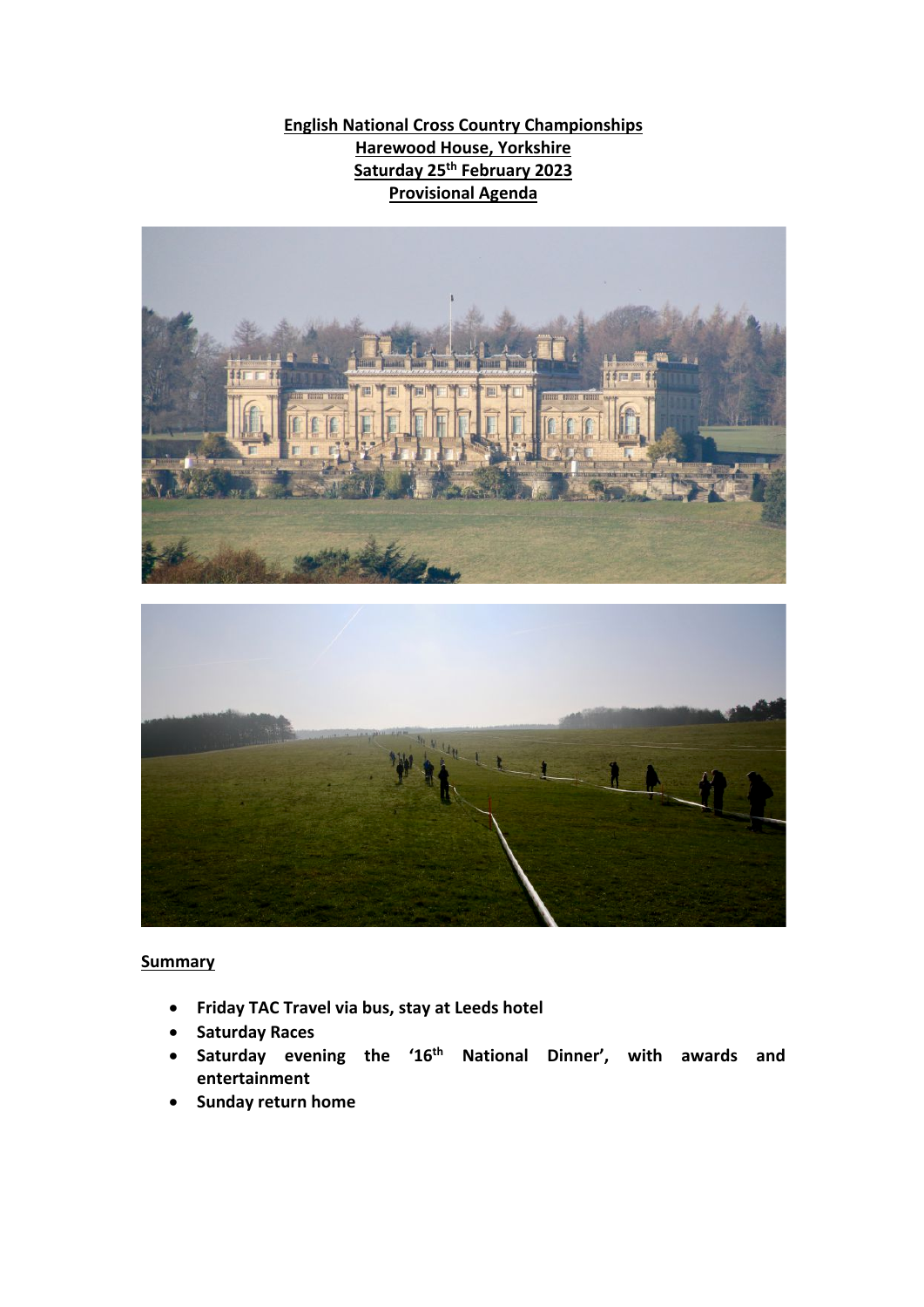**Initial reservations due by 20th August 2022, with a deposit of £30 per head.**

**To book places please complete this form – https://forms.gle/zDgTREGEShKct1L89**

**All payments to be made as follows –**

**Tonbridge Athletic Club Sort Code 20-88-13 Account Number 63083675 Reference National 2023**

**Payments can be made in instalments, but please try and limit this to a maximum of 4 payments or notify Mark Hookway otherwise.**

**Description Competing Athlete Supporter Tonbridge AC Bus, Friday & Saturday Hotel Room, Including Breakfast & Saturday Dinner £195.00 £230.00 No Bus, 2 nights hotel with breakfast & Saturday Dinner (ie at cost = £141+£35) £176.00 £176.00 No Bus, 1 night hotel with breakfast & Saturday Dinner** | £105.50 | £105.50 **Saturday Awards Dinner only £35.00 £35.00**

**The total cost must be paid in full before 10th January 2023, as per the table below.**

## **Note - Tonbridge AC subsidises competing athletes, who travel by club coach.**

## **Contact Mobile Phone Numbers Mark Hookway 07710197948**

The 'National' will be held for the second time in the grounds of Harewood House, North of Leeds. It was last used in 2019, when TAC won 5 team medals, including winning the u13 girls' and u20 men's championships and finishing  $2<sup>nd</sup>$  in the senior men's race.

There is a full Tonbridge AC trip planned, with coach travel, hotel, races and the Saturday Awards Dinner all included.

It is hoped that as many of the Tonbridge runners and supporters from the afternoon will attend the dinner, since it is an opportunity to celebrate their efforts and capture some team photographs.

Traditionally we have had around 200 people at the championships.

Details of the trip follow.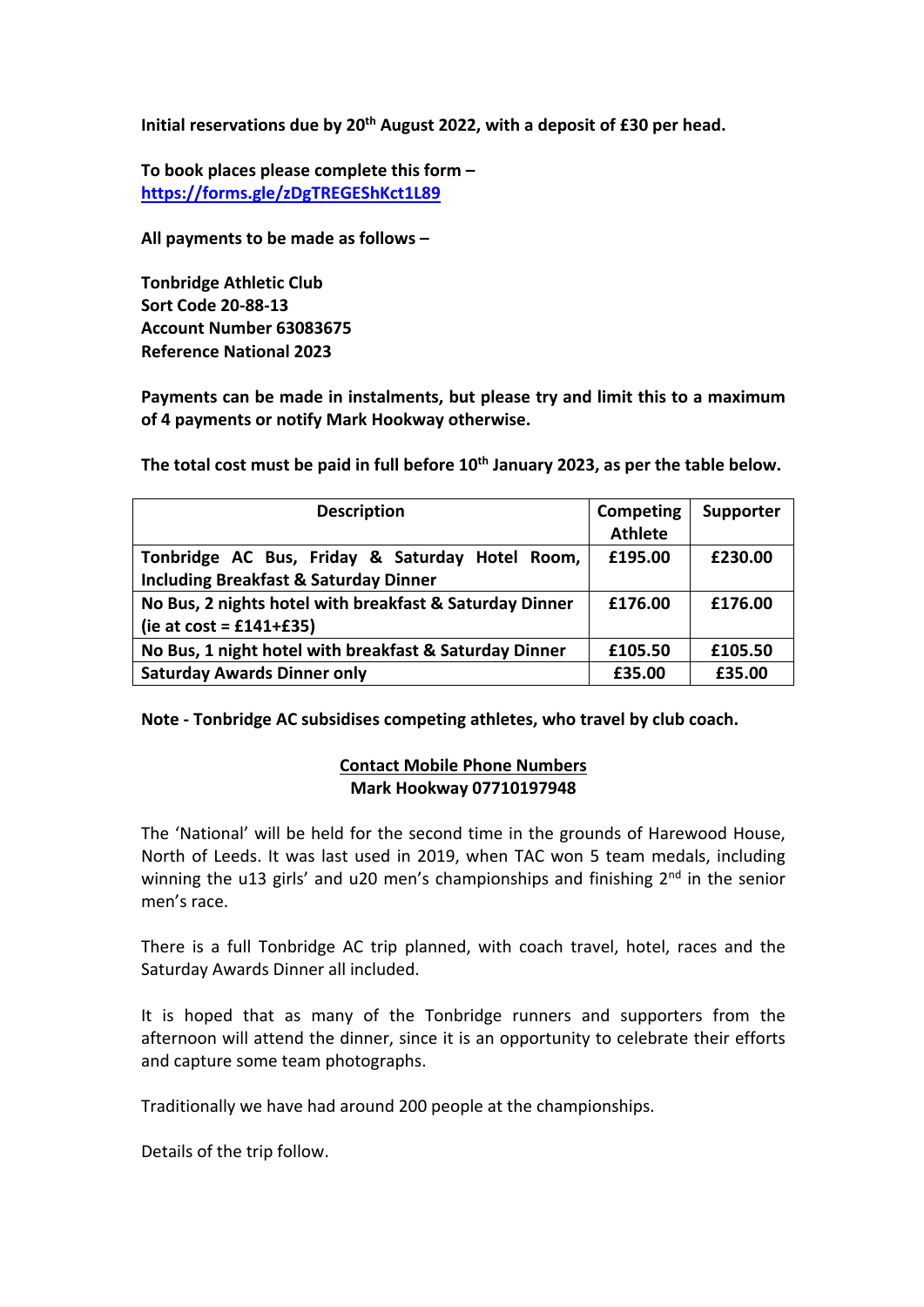### **Itinerary**

### **Friday 24th February 2023**

#### **Coach pick-up points and times.**

Please be early, ready to leave at these times at the latest.

11.45am Tunbridge Wells opposite Skinners' School

12.00 noon Tonbridge, by horsetrough at bottom of Quarry Hill, by churchyard at bottom of Brook Street (Judd School's road)

12.15 pm Hildenborough, by bus stop, opposite Flying Dutchman pub.

12.30 pm Riverhead, Miller and Carter Restaurant.

Tonbridge to the Double Tree by Hilton Hotel, Leeds is approximately 245 miles ie 5 hours plus stops.

The hotel is about 10 miles or 25 minutes from Harewood House, where the championships are being held.

#### **Hotel**

This year we have booked a single hotel.

**Double Tree by Hilton Granary Wharf Leeds LS1 4BR** Telephone – 0113 241 1000

Tonbridge AC contact is Phoebe Tang, Meeting & Events Sales Agent

## **Web site**

Web site - https://www.hilton.com/en/hotels/lbaccdi-doubletree-leeds-city-centre/

Facebook: https://www.facebook.com/DoubletreeLeeds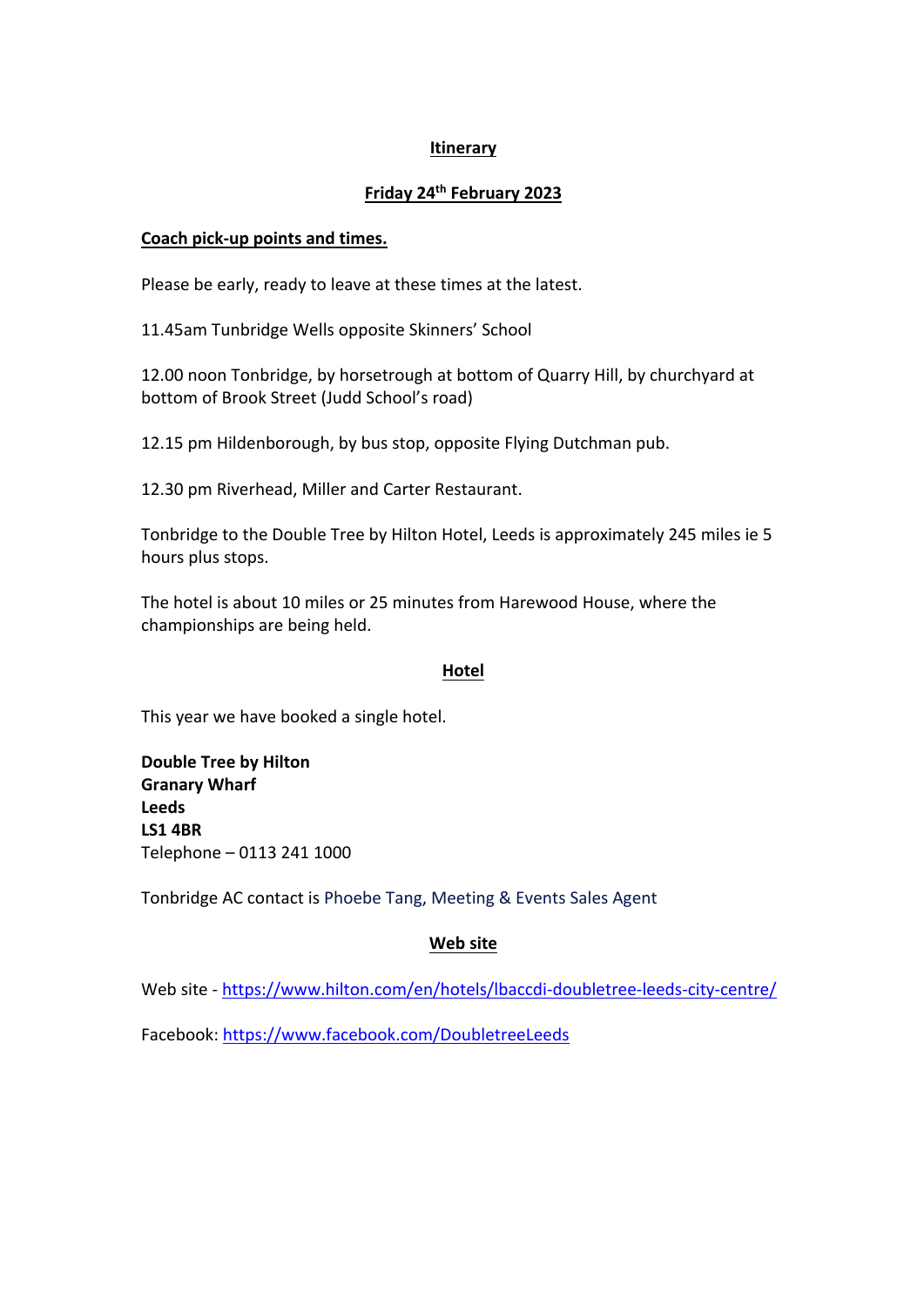#### **Directions**

Getting to the Double Tree by Hilton Hotel

There is an onsite carpark with 40 spaces, however all spaces are allocated on a first come, first served basis. They charge £10.00 for 8 hours or £19.95 for 24 hours. If the carpark is full there is another one next door that is larger and charges the same rates.

Map showing Leeds in relation to Harewood House

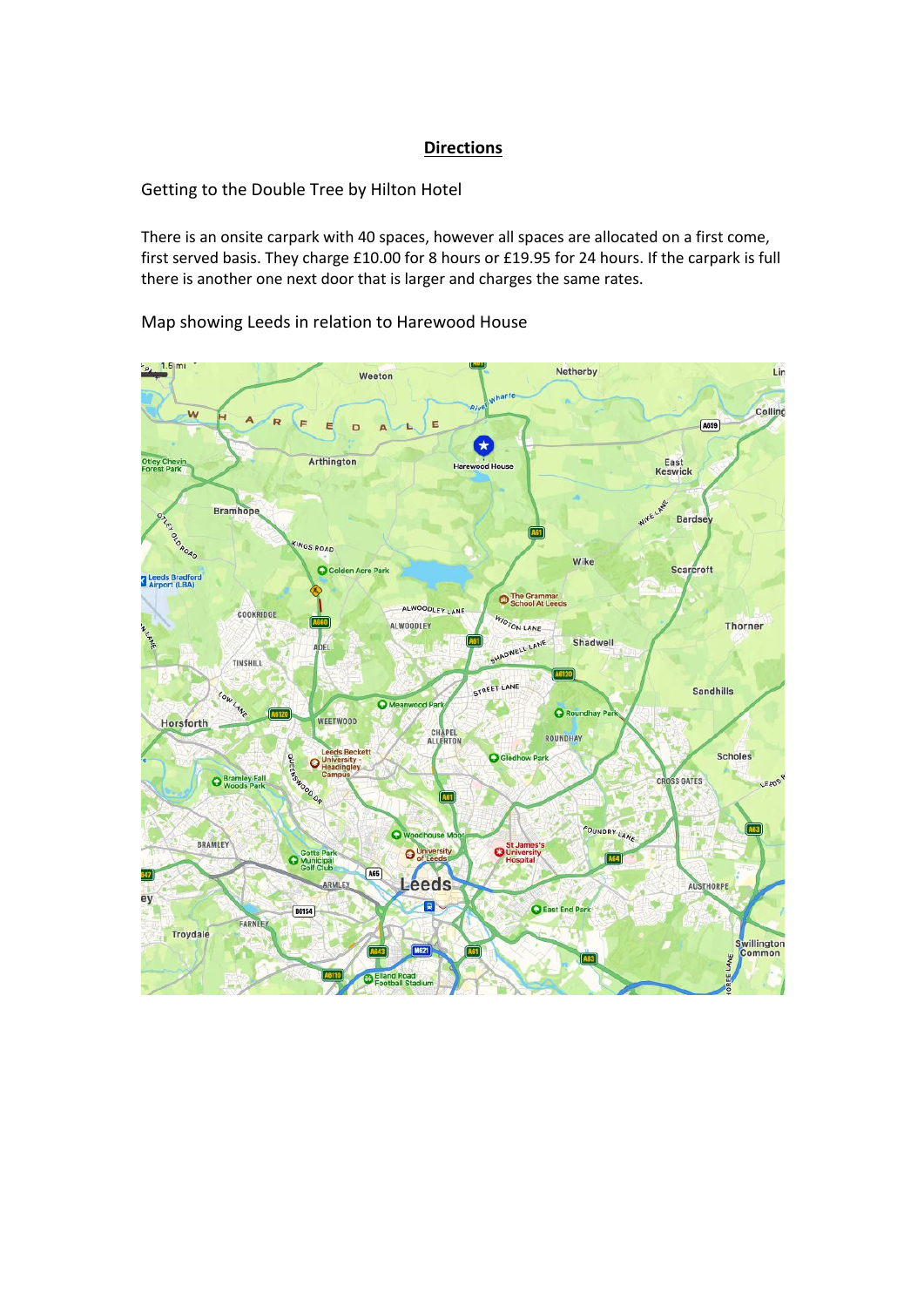## **Saturday 25th February 2023 (Race Day)**

### **Breakfast**

Breakfast has been arranged from 7.00am

#### **Depart Hotel For Harewood House at 8.30am (load 8.15am)**

8.30am Transport teams from hotel at Double Tree Hilton Hotel, Leeds to course at Harewood House, North of Leeds. Approximately 10 miles, 25 minutes.

4.30pm Return to hotel from course

#### **Direct Travel to Harewood House**

#### **By car**

Harewood is centrally placed in Yorkshire at the junction of the A61/A659 on the Leeds/Harrogate road.

You may wish to use a route planner – the postcode is LS17 9LG, although Sat Nav users are recommended to try LS17 9LQ as this will bring you straight to the main Archway entrance to Harewood off the A61.

Note – These details will be updated nearer the day, once information is available from the championship organisers.

#### **By train**

The nearest rail stations are Leeds and Harrogate. Taxis and bus connections are available.

#### **Courses**

Last held at the venue in 2019. Race videos here – https://www.tacdistancerunners.com/english-national-cross-countrychampionships-yorkshire-saturday-23rd-february-2019.html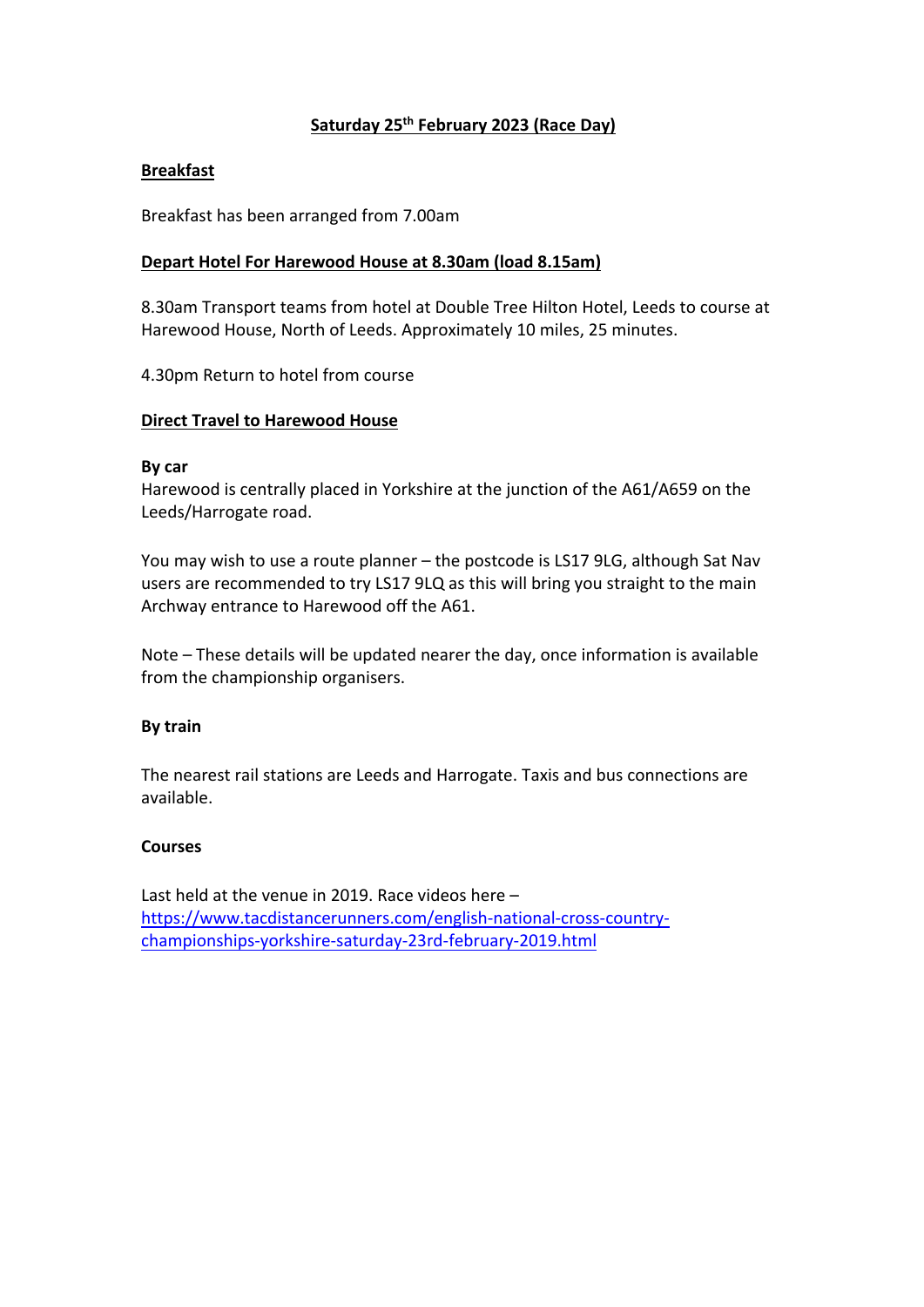## **First Race Start Time 11am (all information provisional at time of writing and based on 2022 championships)**

The first race of the day will be at 11am. It is very important that athletes are at the venue approximately 90 minutes before the start of their race, so that there is time to organise numbers, check the course and warm up as a team.

#### **Race times and Distances**

| <b>Start Time</b> | Age                 | <b>Distance</b> | No. to score for<br>team |
|-------------------|---------------------|-----------------|--------------------------|
| 11.00 am          | Under 17 Women      | 5,000 metres    | 4                        |
| 11.25 am          | Under 15 Boys       | 4,000 metres    | 4                        |
| 11.45 am          | Under 13 Girls      | 3,000 metres    | 4                        |
| 12.05 pm          | Under 17 Men        | 6,000 metres    | 4                        |
| 12.30 pm          | Under 13 Boys       | 3,000 metres    | 4                        |
| 12.45 pm          | Under 15 Girls      | 4,000 metres    | 4                        |
| $1.05$ pm         | Under 20 Women      | 6,000 metres    | 3                        |
| $1.35$ pm         | Senior Women        | 8,000 metres    | 4                        |
| 2.20 pm           | Under 20 Junior Men | 10,000 metres   | 4                        |
| $3.00$ pm         | Senior Men          | 12,000 metres   | $6$ ( $8$ $9$ to score)  |

The races are as follows (please note girls are 4 to score).

## *n.b. presentations are often due at 2.00pm and 4.00pm, in the main marquee*

## **Other information and requests**

- It would be great if as many athletes and supporters wear Tonbridge AC jackets, tracksuits or hooded tops on the day of the race and **particularly at any presentations**.
- If any supporters at presentations are able to take some digital photographs that would be appreciated.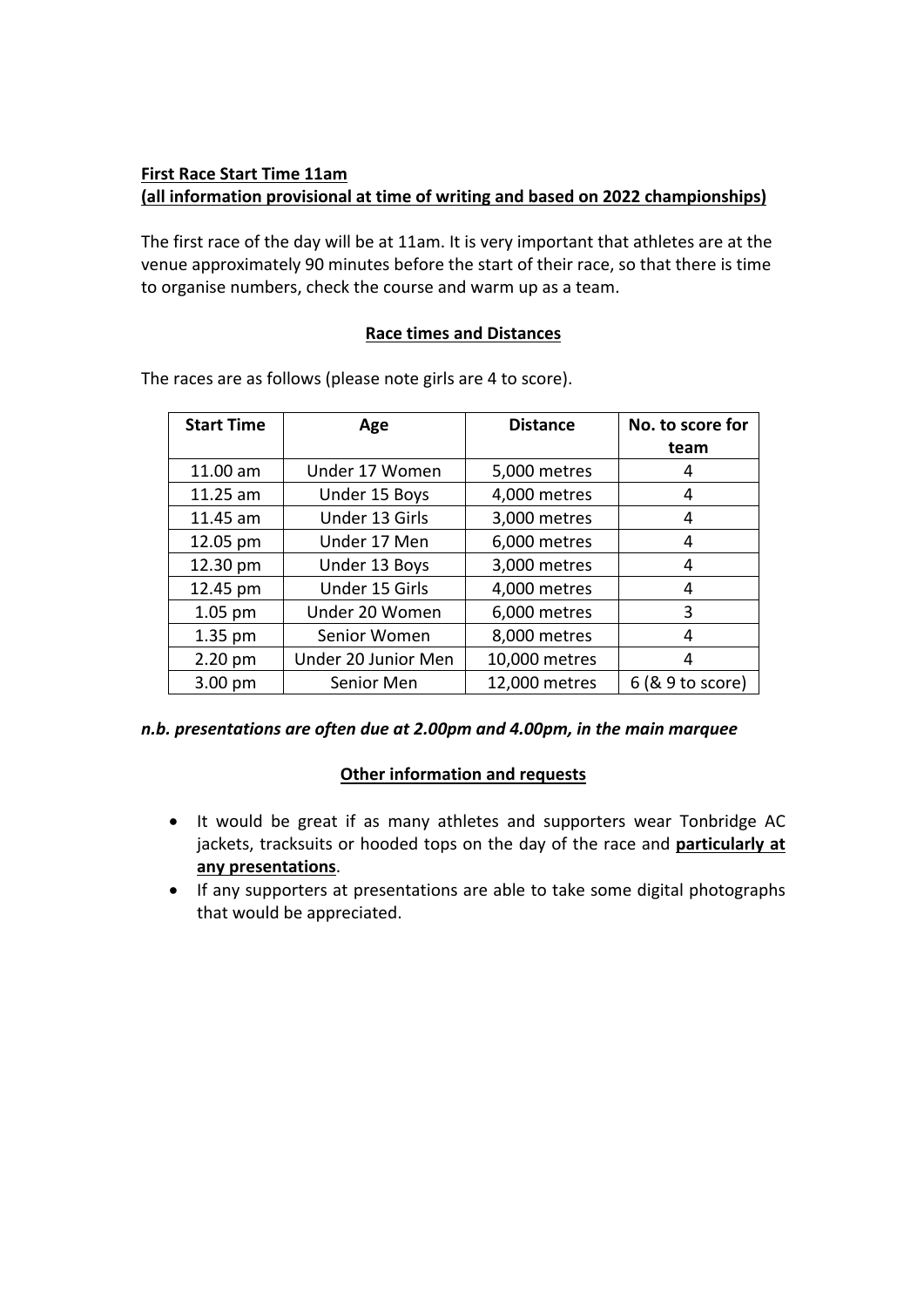## **English National Cross Country Championships**

The championships have more than 100 years of tradition and are the main club championship of the Winter season.

- All ages, including separate u20s.
- Distances 3km upwards.
- We can run as many as we want in each race
- Teams are 4 to score for a team, in each age group (Senior Men is 6, Under 20 women 3).
- The number of competitors varies depending on venue, but about 300 to 400 athletes in the younger age groups is normal.
- Highest places this century u13 boys 1st, u15 boys 1st, u17 men  $1^{st}$ , u20 men 1<sup>st</sup>, senior men 1<sup>st</sup>, u13 girls 1<sup>st</sup>, u15 girls 3<sup>rd</sup>, u17 women 2<sup>nd</sup>, u20 women 2<sup>nd</sup>. Senior women 4<sup>th</sup>

## **Saturday Night**

## **16th Tonbridge AC National Dinner and Presentation**

- The dinner takes place in The Gallery Room
- Pre-Dinner drinks are from 6.45pm to 7.30pm in The Gallery Room Bar
- Dinner will commence at 7.30 with some awards and photographs (food served around 8.15/30pm)
- Entertainment will be provided
- We have an extension until 12.30am

## **Menu Choices for dinner (all booked in advance)**

## **Starter**

Tomato and Basil soup (ve) (gf) Chicken liver parfait, mango salsa, toasted sourdough Ham hock terrine, piccalilli, toasted sourdough **Main** Garlic & herb Chicken breast, wild mushrooms, carrot puree, potato fondants red wine sauce (s) Baked salmon fillet, sauté potatoes, spinach, confit cherry tomato, nut brown butter (f) Grilled marinated aubergine, white bean puree, grilled onion, tamarind sauce (v) (ve) **Dessert** Apple & blackberry crumble, crème analgise (v) Sticky toffee pudding, toffee sauce (v) Fresh fruit salad, mango sorbet (v) (ve) Tea & Coffee **Separate cost for dinner only - £35**